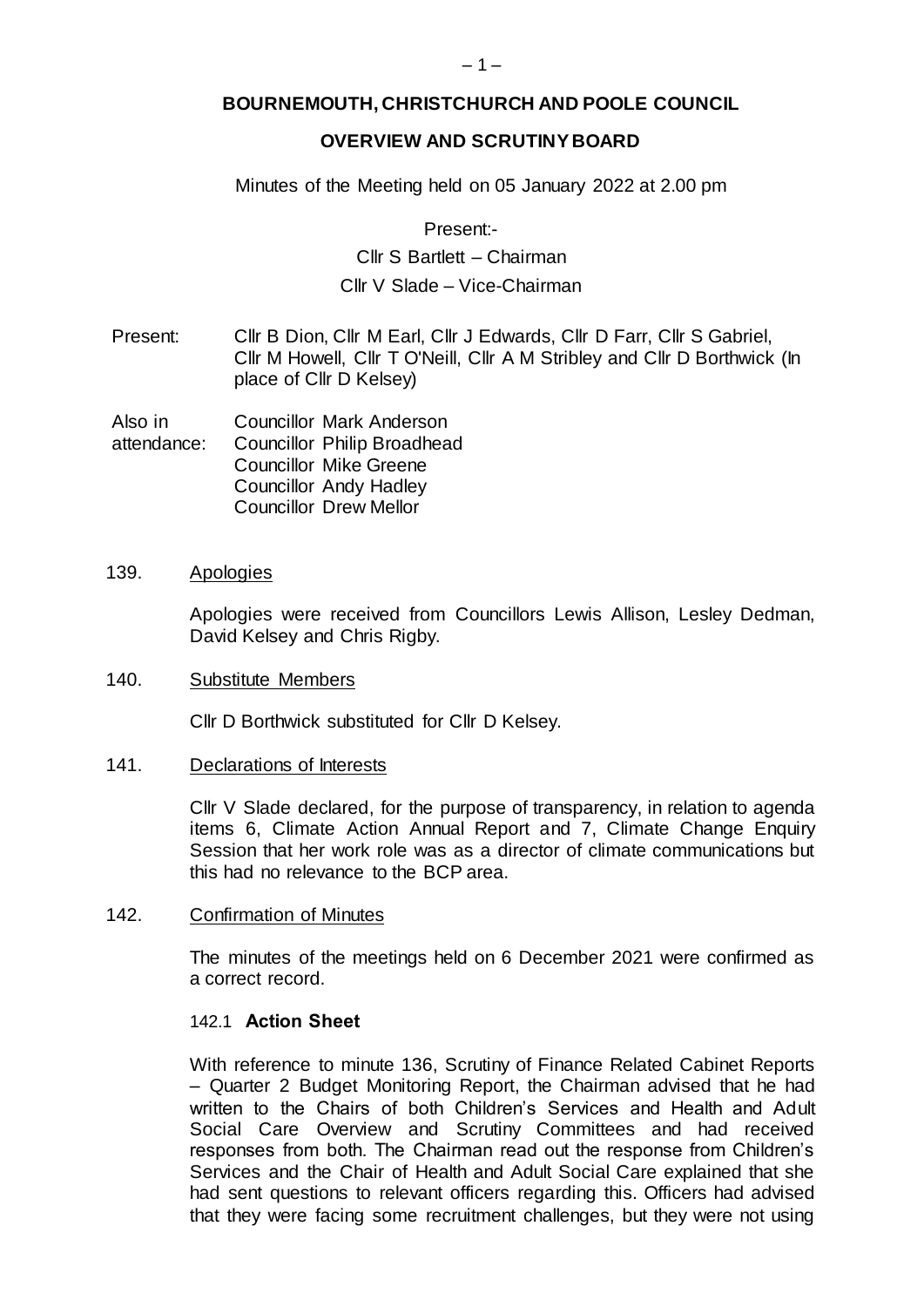locums and could fill some posts. Discussions had taken place on the winter position and it was noted that Covid was having some impact on pressures.

## 143. Public Speaking

There were no public statements or petitions.

A question had been submitted by a member of the public, Mrs Zoe Tees as follows:

The global overheating tragedy accelerates. Crop failure, starvation, floods, fires, ocean acidification, landslides, tornados; effects are multiplying exponentially. We are all vulnerable.

But Councillor Stribley (Echo report 18.12.21) fails to explain to local motorists the deep urgency of the climate crisis let alone show concern for the schoolchildren of the area on an extremely dangerous road (Tatnam). Despite financial government support, the approval of officers, the transport portfolio holder, headteachers, councillors and residents the decision is inconsistently - being reversed, the road kept open to polluting vehicles. Moreover, BCP still support deadly policies harmful to nature. How can BCP reassure us we'll be speedily protected?

The Chairman responded that a significant part of the question was a statement but the question at the end was related to the agenda items and he did therefore accept it as a relevant question. However, the O&S Board whilst looking into related issues today, was not able to answer the question as the Board was not involved directly in formulating policy. The Chairman suggested that the question be referred to the relevant portfolio holder and that he be asked to respond to it as part of Cabinet's consideration of the Climate Action Annual report.

# 144. Climate Action Annual Report 2020/21

The Chairman explained to the Board the process for consideration of the items for this meeting. The Climate Change Enquiry would be addressed in three sections. The Climate Action Annual Report which was due to be considered by Cabinet on 12 January 2022 would be dealt with in the normal scrutiny form. The meeting would then move into the informal information gathering session. The Chairman thanked senior officers for being in attendance for this session. The final part of the session was primarily for board members to reflect on the discussions which had taken place.

**Climate Action Annual Report** – The Portfolio Holder for Sustainability and Transport presented a report, a copy of which had been circulated to each member of the Board and a copy of which appears as Appendix 'A' to these minutes in the Minute Book. The Portfolio Holder and officers addressed a number of points raised by the Board including:

Measuring carbon usage  $-$  The IT changes which had been made increased carbon efficiency from a buildings point of view but there was no recording of potential increased carbon emissions of those working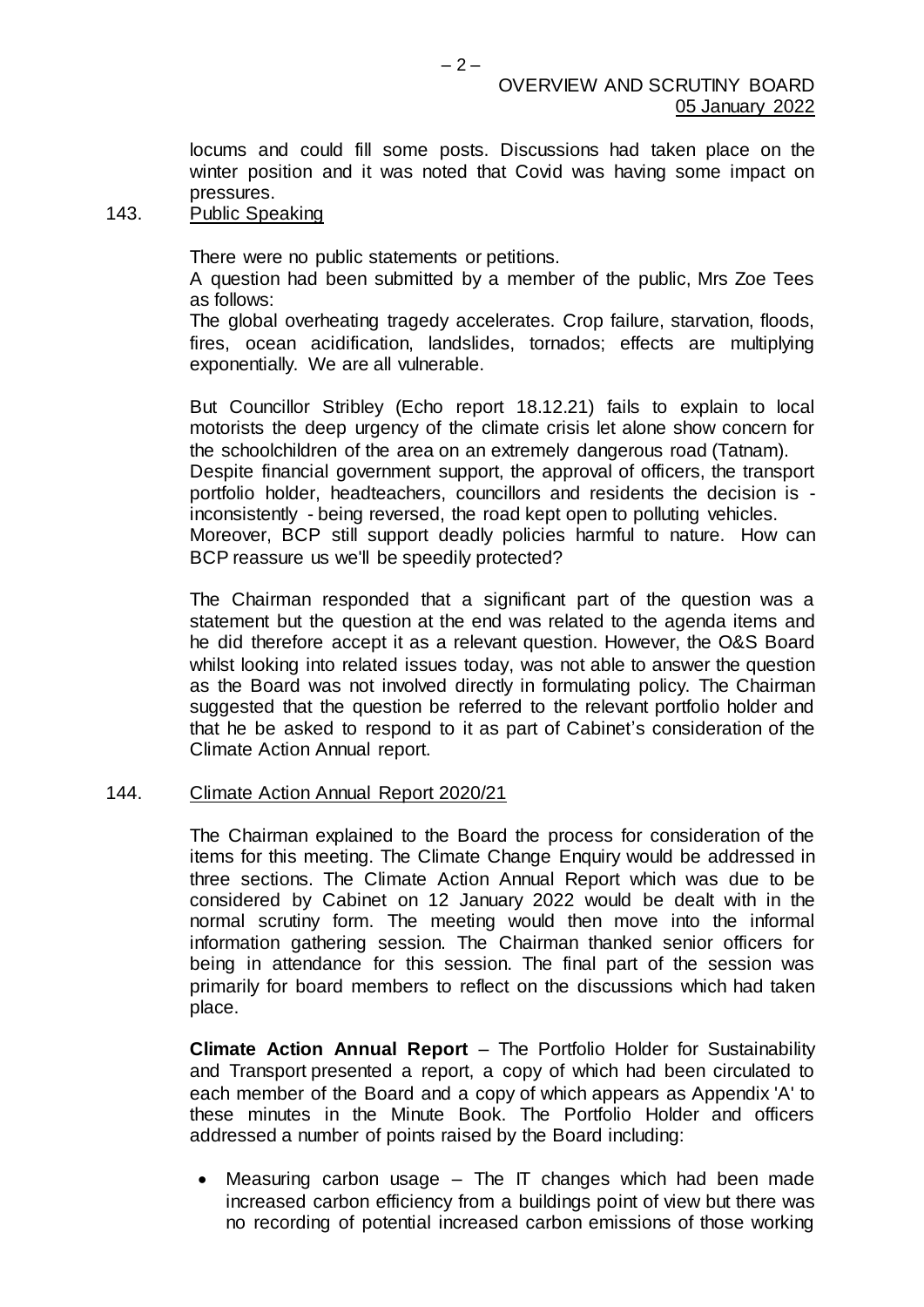from home. The Portfolio Holder was asked whether staff would be encouraged back into work from working from home so that the Council was not heating empty offices. The Portfolio Holder advised that it was difficult to measure some of these issues but the way that Council had developed would allow for more efficient use of buildings whilst officers continued some work from home.

- Staff Commuting It was noted that not all staff could be home-based and the Portfolio Holder was asked what consideration had been given to how staff commuted, particularly care workers, for example whether they had the ability to use co-wheels electric cars to reduce their carbon footprint. The Portfolio Holder advised that issues around car clubs needed further consideration as there were issues with this when the local authorities were merged. Co-Wheels was very Bournemouth based, but the car club strategy needed to be developed.
- Investments Concerns were raised regarding how the Council's investments were justified under the declared environmental emergency as BCP was using services from one of the most environmentally unfriendly business in the market. A Board member asked whether there were problems with the procurement and tendering process in this regard or the market in general. The Portfolio Holder advised that he felt this issue had already been addressed. There was a sustainable procurement section and policy within the Council's procurement regulations. The Chief Financial Officer advised that there had already been an extensive dialogue with relevant members and officers. The company was a significant local employer and followed its own standards and those set out legally. The Board member commented that concerns remained regarding the company's funding of coal infrastructure, fossil fuels, artic digging, etc. The Portfolio Holder responded that it was important to address things in a pragmatic way and weight issues appropriately rather than letting one issue dominate everything.
- Future Car Use A Board member asked about the direction of urban development, whether it was realistic to expect people to maintain a car-free lifestyle in this area and whether the current public transport was a realistic alternative. It was noted that there was a dependency on access to private cars and improving bus services presented a vicious circle which the Council would need to address. Car-free or carcapped developments would need to be accompanied with parking restrictions and those choosing to occupy the developments would need to be encouraged to use public or micro transport as it would be difficult to own a car. If car use continuous the as currently there would be increased problems with an already congested network.
- Parking SPD The report affirms that this would create a model shift to sustainable transport and the Board asked what evidence there was for this. There was a lot of evidence from other areas that this would have an effect. In order to make it work well the Council would need to look at parking restrictions and parking zones. However, a Board member noted that national transport statistics were skewed by the welldeveloped transport infrastructure in major cities, which Bournemouth did not have. The greater density being created should make the area more cyclable than areas which may sprawl outwards. The Portfolio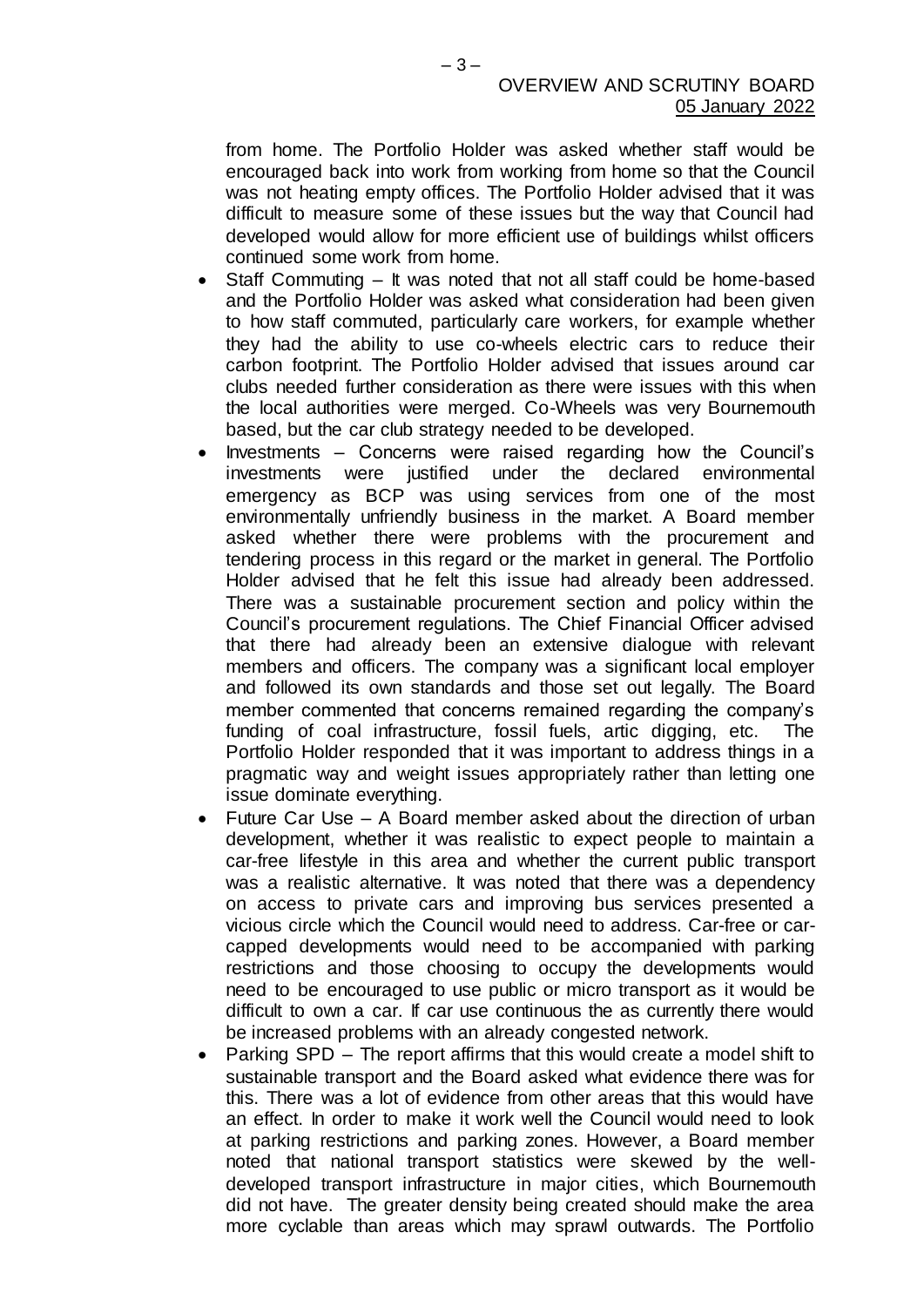Holder commented that the area lacked a central business district where a majority of journeys started and ended which made public transport infrastructure more difficult.

- Procurement Mechanism A Board member asked what percentage of the scoring matrix was allocated to environmental scoping criteria and whether there was a legal maximum for this. The Portfolio Holder commented that whilst the Council had obligations to oppose fossil fuels it also had other responsibilities, particularly to the Council Taxpayer, The Chief Financial Officer advised that the Council's financial regulations had provision for a 10 percent proportion within the scoring criteria which was in line with the sustainable governance provided by government. However, at this time the information was not available on what the tolerances were, under which the Council could operate on this issue.
- Home Working A concern was raised that although carbon emissions had reduced, home working had not been taken into account. It was noted that it would be possible to work this out as the amount of gas and electricity usage by homes in the BCP area was known. The Board questioned why something so important had not been included within the report.
- Carbon Emissions by Sector It was noted that it was difficult to ascertain the proportion of emissions outlined in the pie chart within the report. Officers undertook to include a full inventory table which would be supplied to members and included within the report to Council. A Board member advised that they would be interested to know how the aviation and water-based elements were calculated, in particular why the Port element was so low, they were advised that full details of this could be provided.
- Impact of Pets A Board member asked whether any consideration had been given to the carbon footprint of pets as the target could not be met without addressing the issue at some point prior to 2050. The Board was advised that the Council would be looking to ensure that the trajectory was correct to come down to net zero. If there happened to be some areas which had been omitted the scope of emissions could be widened as further information came forward.
- Impact of Electric Vehicles Issues were raised around their carbon neutrality and also their lifespan and disposal. There were serious considerations concerning this, both with the parking policy but also on the formula used to measure carbon savings.
- Scope 3 Emission Types Further questions were asked about why this included the grey fleet, commuting and travel of staff but didn't include carbon emissions from working from home. It was noted that the Council paid for the grey fleet for travel but did not pay contributions for working from home.
- Reporting Issues It was noted that cafes had not responded with endof-life costs which presented a problem with accuracy of the information. It was questioned whether there could be a system where data was collected, in a more automated way rather than relying on people completing a return. It was reported that this may be possible, but the impact was very small.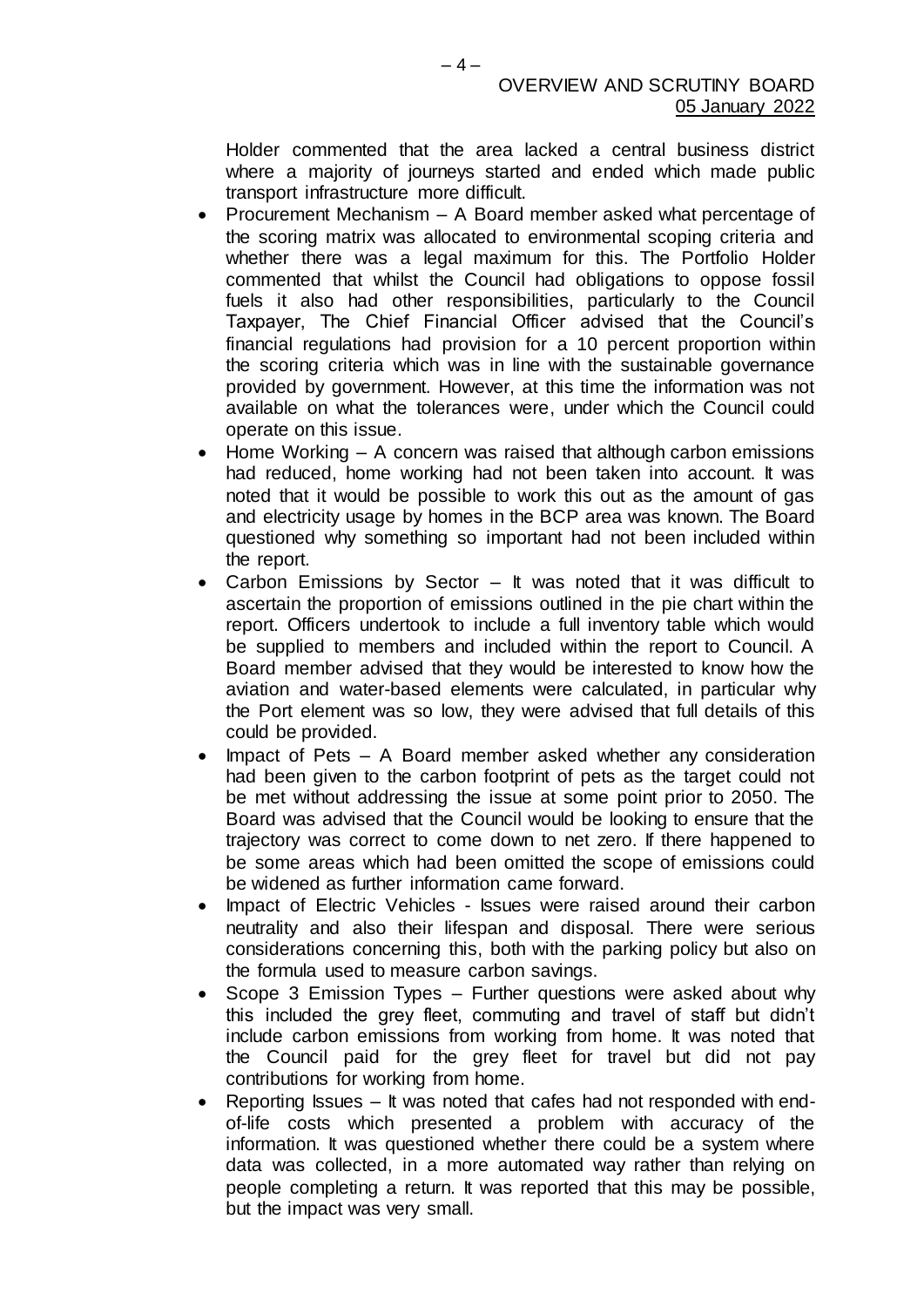- Climate Action Plan As 153 items were prioritised originally, the Portfolio Holder was asked whether it was possible to see a list including which items were being progressed and which had not been. The Portfolio Holder advised that it was easy to look at previous climate action plans against the current action plan. It was expected that this would continue year on year, and they responded that this was fully transparent.
- Climate Action Steering Group It was noted that this was different from the Climate Action Board. The Steering Group was made up of senior leaders within the Council and met every two months to take things forward. A Board member commented that it would be helpful to know who was on this group and asked if a paragraph could be included within the report on this issue
- UK 100 A Board Member questioned why this had only recently been considered and why there wasn't a commitment to join. The Board member asked that if the Council did join, that records were kept up to date as this had not been the case with the compact of mayors. A Non-Board member suggested that recommendation 'c' of the report should be changed to make a commitment to join UK 100. The Portfolio Holder advised that he wanted to look further into what needed to be done to join and how it was hoped to be achieved before making a commitment. It was also suggested that the Council should be joining the UN's Race to Zero Pledge.
- Council Homes It appeared from the paper that nothing had been done to improve any Council homes in terms of carbon emissions over the past year, a Board member asked if this was correct. The Board was advised that there had been changes made but it had not been possible to measure these. It was noted that the amount would have gone down but as it was not possible to record this accurately so the figures remained unchanged. It was suggested that it would be sensible to add a line on this basis to explain the situation.
- Carbon Offset In response to a query regarding the 6,600 tonnes which were from hard to reduce sources the Portfolio Holder advised that carbon offset had to be the last of all possibilities to achieve net zero.
- Minimum Energy Efficiency Standards The Chairman questioned how these standards would be enforced in the private sector and how the Council would ensure that buildings exceeded the building regulation requirements. In terms of building regulations this would be down to guidance which would sit underneath the local plan. By 2025 there would be a requirement that all private rented properties had to achieve an EPC rating of C or greater. The Council had a duty to ensure the private sector complied with this.

The meeting adjourned at 3:54pm and resumed at 4:04pm.

## 145. Climate Change Enquiry Session

The Chairman introduced the item and outlined how the enquiry process would work. A number of members of the Board had undertaken to lead questioning on specific areas. The areas of discussion were outlined in the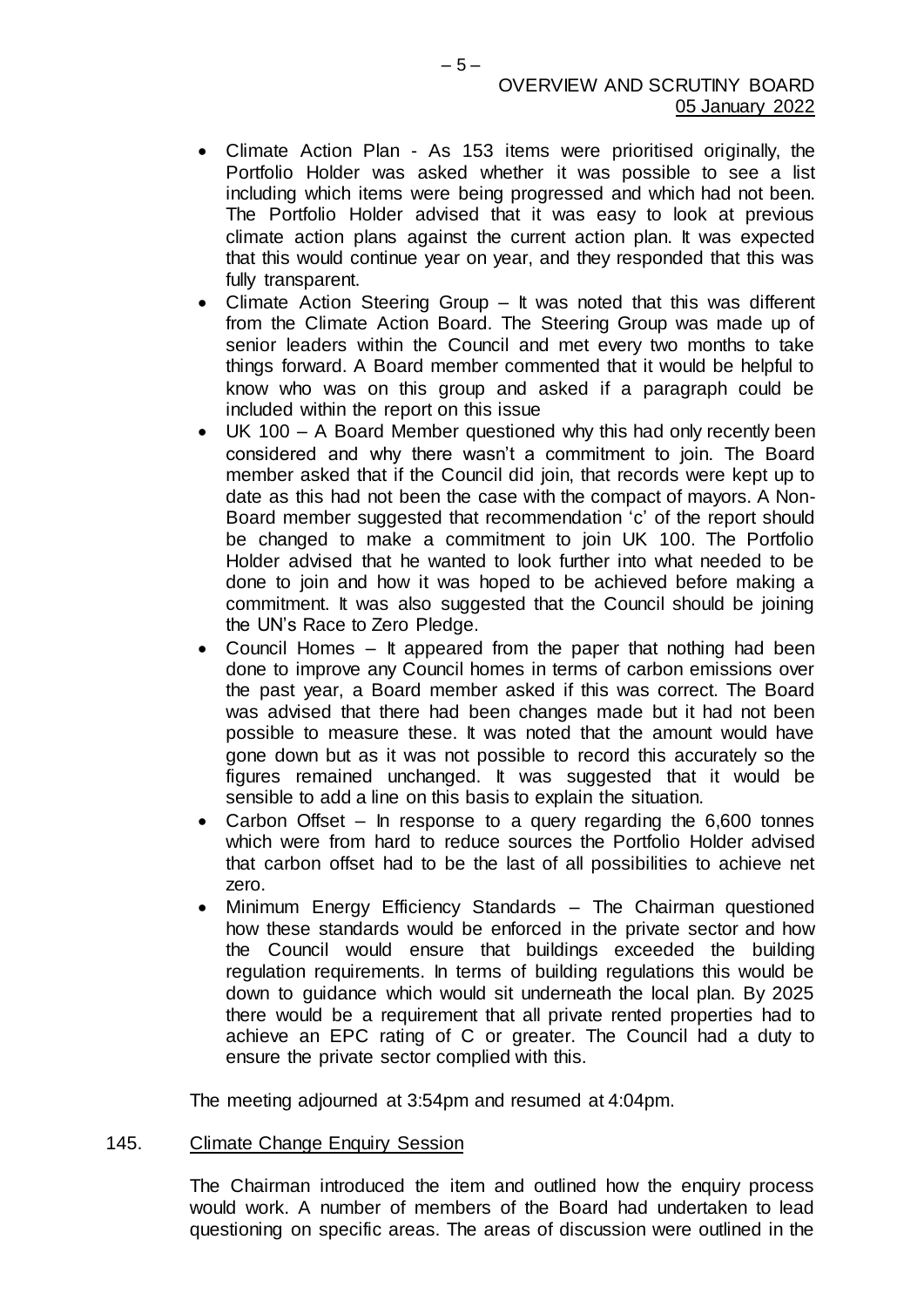scoping report which had been circulated to Board members and which was attached at Appendix B to these minutes in the Minute Book. During the enquiry session the issues raised included:

**How the Council's leadership championed and directed action on climate change?** The Board asked how the Portfolio Holder and the senior leadership team led the process of tackling climate change, how this was done on a daily basis and how that was targeted for each of the different departments. The Portfolio Holder advised that from his perspective the political leadership on this issue was very solid, as was the political support for the climate change agenda that had been put through. This was evidenced particularly financially, but also in the support for putting together the team that was now in place. There had been an increase in activity across the board. The Steering Group was making sure that everyone was pulling in the same direction and ensuring that the action plan had been a collaborative approach. The Leadership on this was extremely strong.

The Board asked about the liaison with different teams on a daily basis and how the ongoing work was being disseminated through managers to their teams and delivered.

The Head of Climate Action explained that currently the systems and processes in place were not necessarily the ones that needed to go forward. There was good engagement with directors, but this needed formalising and for it to be made clear how plans tied together to support an overall reduction. All actions would be tracked going forward and there would be a management control process to ensure things moved in the right direction.

More regular meetings would be useful to ensure that the emissions reductions were passed to the appropriate officers in different Directorates and that they were aware of the support that could be provided to them. The Strategic Lead for Climate explained that they had worked with different teams on a case-by-case basis, some teams required more support, and some needed specific support on practical solutions to reduce carbon emissions. It was suggested that it would be useful to have officer responsibility included in the internal version of the Climate Action Plan.

**The Board asked how many Council buildings were now on a green energy tariff and how the Council was engaging with the commercial sector and public to encourage similar change** – All Council buildings were now on a green tariff. The only non-green contract in place was Christchurch streetlighting, which was in place until 2031/32 but the Portfolio Holder advised that he was happy to take away Cllr A Hadley's suggestion to push them to move towards a green tariff.

The Council would look into how it could green up both commercial and residential centres, but it should not be done by the Council alone. The Climate Leadership Board would include the major partners – including the biggest employers and influencers within the BCP area. It was essential to engage with energy providers, commerce and transportation providers.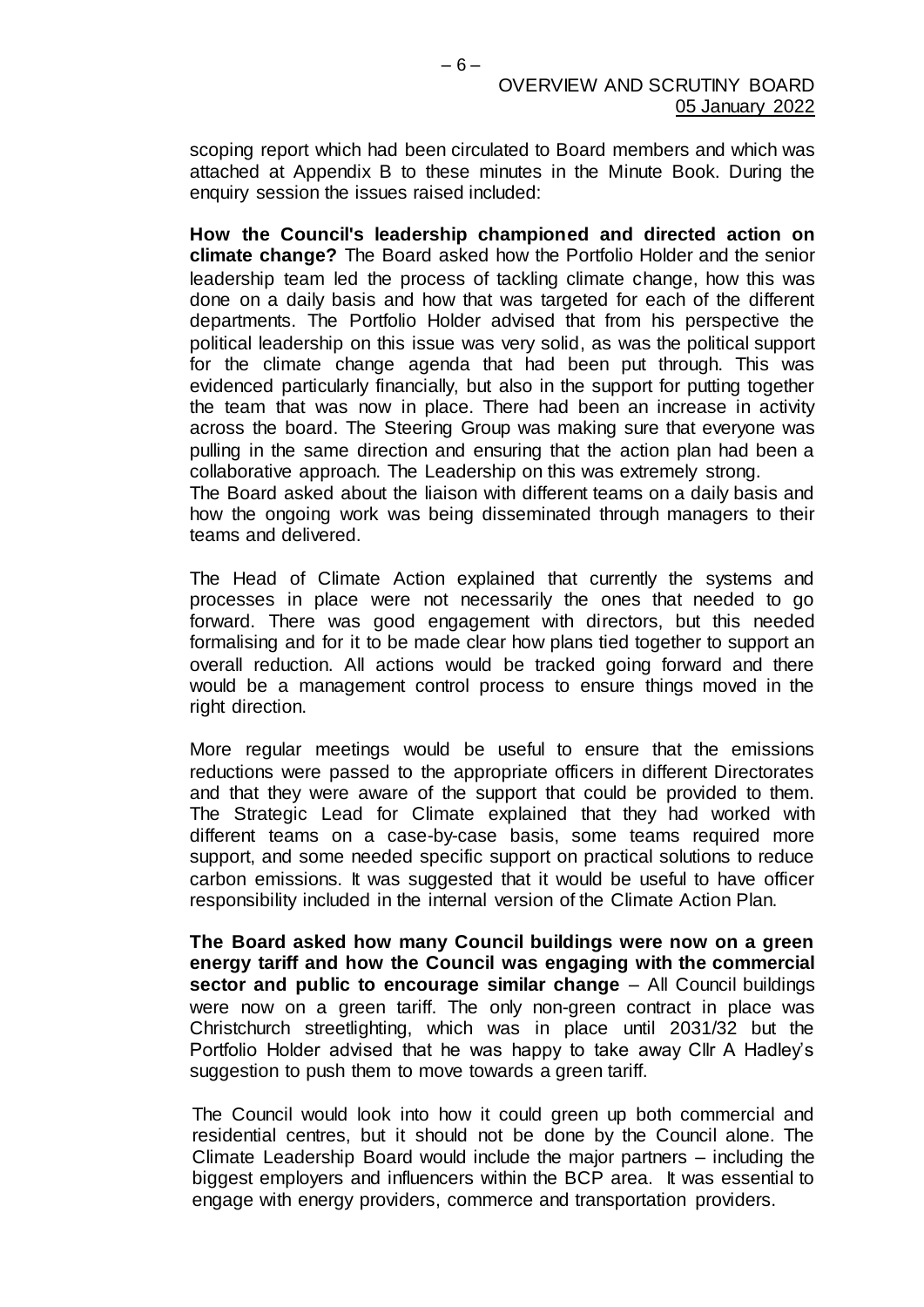**The Board asked if the Council was taking action on a commercial retail green energy proposition to the advantage of Council Taxpayers, and if so, what were these initiatives and how did they link to climate objectives.** The Board was advised that the Council was in the very early stages of this process. It was agreed that energy providers and partners would be part of the Leadership Board. There were opportunities in this area, but these were in the very initial stages of being explored. The Head of Climate Action agreed that there were potential opportunities. There were a number of leased buildings which were not on a green tariff and there were potential opportunities to utilise roof space for solar panels. The Chief Financial Officer advised that the Council would need to ensure it worked with the financial code. The Portfolio Holder assured the Board they would be looking into this and would involve the Cabinet member support group on buildings and energy. A Board member commented on the increasing pressure on councils to fund their own services and suggested that perhaps there could be a challenge back through the LGA to allow us to do more to fund future development of council services. The Chief Financial Officer advised that he held regular meetings to ensure that any proposals were looked at in an early stage and that the system would be tested if necessary for the benefit of trying to achieve the ambition set out. A Board member questioned whether schemes such as Solar Together, which was not for commercial gain but negotiated as a group buy, were being considered and if not, could it be added to a list of potential opportunities. The Portfolio Holder confirmed that this was amongst many opportunities which could be considered.

**The Board asked how the Council was adopting a clear and detailed strategic plan, and how it was mainstreaming climate change mitigation and adaptation?** The Chairman commented that from the earlier report it appeared that there were two main elements; activities that the council does and controls for itself and areas of activity within the general conurbation. It appeared that a task list had been formed without having a strategy from which a detailed plan should be formed. The Board asked whether there should be a clear strategy in place so it could be easily seen where we were and the progress which had been made. The Board was advised that there was already a process in place which helped, this was the decision impact assessment. Every decision taken was assessed for it impact on climate change. Rather than one overall plan there were number of plans. It was also suggested that ideally there would be a regional climate change risk assessment and regional decarbonisation plan. The Portfolio Holder also advised that he didn't feel it necessary to pause work just to get a structure in place when it was known what needed to be done.

**The Board asked how this was monitored though an organisational perspective, how was everyone informed of where we want to go and how we were going to get there.** Every decision had to go through the decision impact assessment, the Climate Action Steering Group ensured that the alignment was in place and the last element was the genuine will from everybody across the Council.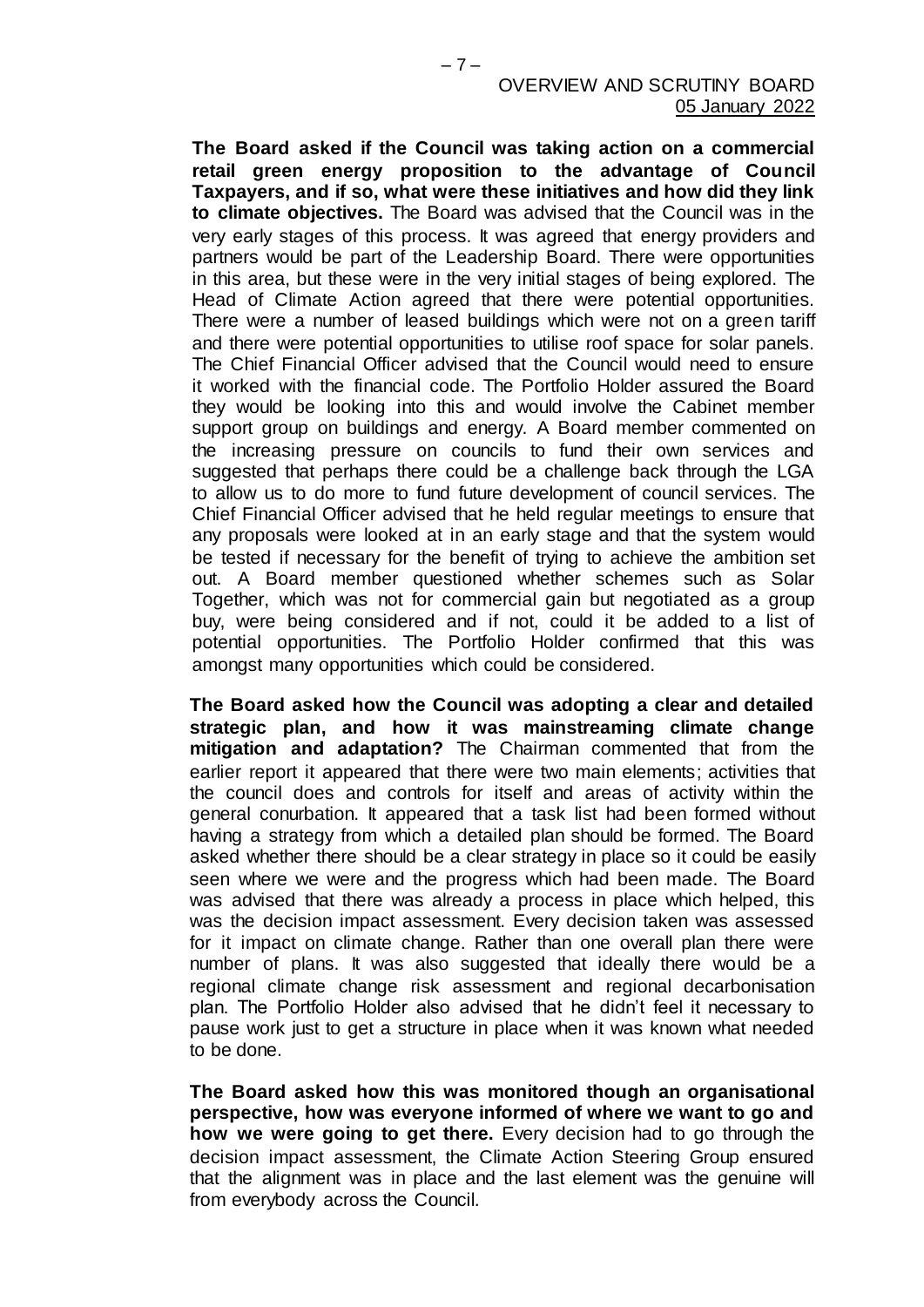**The Board asked how this was developing in the greater area in terms of engagement with local stakeholders and businesses to promote the climate change issues.** The Portfolio Holder expressed his disappointment in that the Climate Change Leadership Board had yet to be set up. This was really the next step in order to hit the target but as this developed it did not necessarily mean the Council would be the leader or sole leader. The Head of Climate Action commented that having a strategic plan in place was the number one priority both for within the Council and externally. A strategy was currently being refreshed and it was hoped this would be available by the end of March. There hadn't been sufficient resources in place previously to progress both the strategic plan and the operational work which had been taking place. However, there was now an opportunity to address this and create a plan going forward. It was noted that the action plan was intended to be a live document but there was a need to address prioritising and scheduling of actions to make sure that whatever actions were to be taken had the greatest impact possible, both within the Council and regionally. There was then an opportunity to get a strategic plan going on a regional level up to 2050.

**The Board questioned how well the Council understood the need to take action locally.** A Board member asked why it was important for the Council, businesses and residents to promote local activity rather than activity more widely. It was clear that there was a need to respond locally because of what happens locally. There were many local issues and threats including flood risk**.** The Board member commented that it was hoped there was an understanding that the more trade and activities were local the shorter the supply trains were, which would reduce the carbon footprint. It would also have positive results in improving local communities.

The Board asked how much did the Council attribute to local supply in the procurement scoring matrix. The Chief Financial Officer advised that he would need to check and some back on this issue. The Board asked whether Bournemouth Airport and Poole Harbour had agreed to participate in the Board. It was confirmed that they were both expected to be on the Board but there had not been any further discussions surrounding this.

In response to a question about a more frequent stopper service on local rail the Portfolio Holder commented that this would be an extremely desirable outcome. A turn up and go level of service was required and an integrated system would be extremely important. There was more opportunity to work with the local bus companies as a non-fixed element in developing a metro system. However, a local system would need to be accommodated along with fast trains to London.

The Strategic Lead for Climate, in response to a question about sustainable food cities, advised that there had been a number of sustainable food initiatives whether through the sustainable Food Cities project or individual campaigns such as fair-trade towns. It was also noted that a lot of pressure to make changes, such as sustainable palm oil was being driven by pressure from the market. The Board asked what the Council was doing to encourage businesses to localise their supply chains. It was widely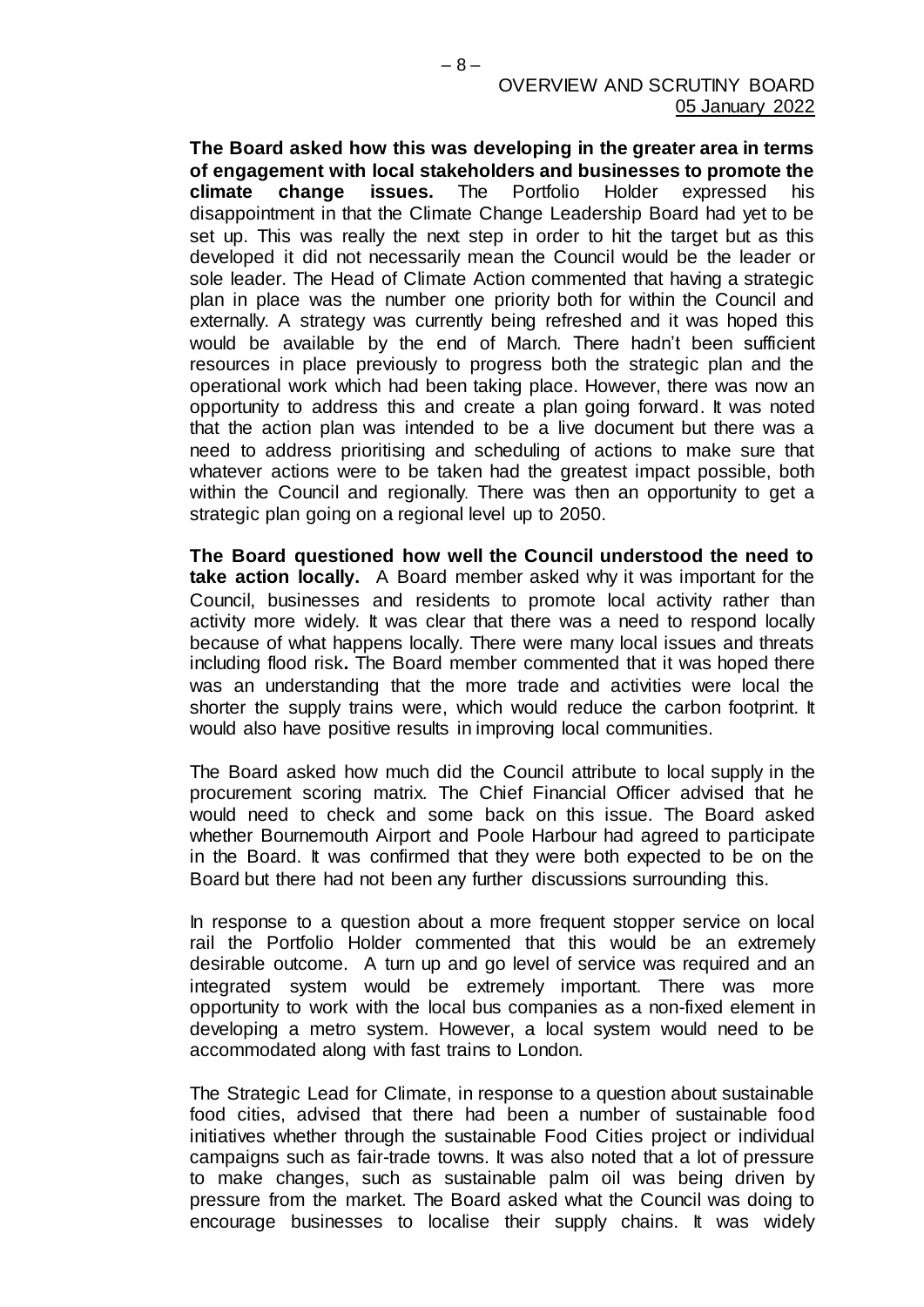accepted that compared to other places in the country there was not a great relationship between local farming producers and businesses. Produce didn't seem to make its way into shops and restaurants in the same way it did in other places. BCP wanted to take supply chains into account and understand the impact of these. There was a sustainable business group which included environmental officers and financial officers, which had been able to explore things like food co-operatives. There was a need to make numbers work for suppliers and also for businesses within BCP. Economic and social benefits of shorter supply chains also needed to be taken into account.

**The Board asked how the Council reviewed its investment strategy, supply chains and procurement models to give due consideration to climate change impacts.** A Councillor informed the Board that officers had confirmed that the Council had not set out a sustainable procurement strategy beyond that set out in the BCP Financial Regulations and asked whether there was an intention to move forward with a sustainable procurement policy outlining green, local and ethical procurement practices. It was suggested that the Leader would need to respond to this question in full but the Board was advised that a balance in procurement processes was required and further discussion on this issue would be needed. The Chief Financial Officer advised that there wasn't a set percentage within the procurement strategy in terms of sourcing locally, but this was looked at on each individual procurement. Each would need to be assessed on its own merits as by setting a fixed amount it could lead to the exclusion of some small business. The Board member commented that there were different interpretations of what was meant by sustainability in terms of the investment strategy.

A Board Member observed that there had been little or no mention of the natural environment. This could be an excellent contributor for biodiversity in the area and have an impact on climate change. The Board asked how the Council was acting as a custodian of the natural environment which it owned and what were the plans for wildlife corridors. The Portfolio Holder for Environment and Place advised that there were many different green initiatives underway, and the green infrastructure strategy was in the later stages of drafting. There were lots of pieces of green space over a very wide-ranging area. The Council should also consider some of the plans and testing which had taken place elsewhere. The Portfolio Holder for Development, Growth and Regeneration advised that this was a major issue as part of the local plan process. There was a significant section in the local plan on climate change itself. There were decisions and consequences related to this which would need to be considered in the future. It was noted that urban densification could be positive in respect of less need to travel. The climate and ecological emergency work would also feed into the local plan.

The section on how the council was planning to understand and act on the need to adapt existing properties and estates to address the impacts of climate change was partially responded to but it was suggested that further responses may be provided outside of the meeting. The Board was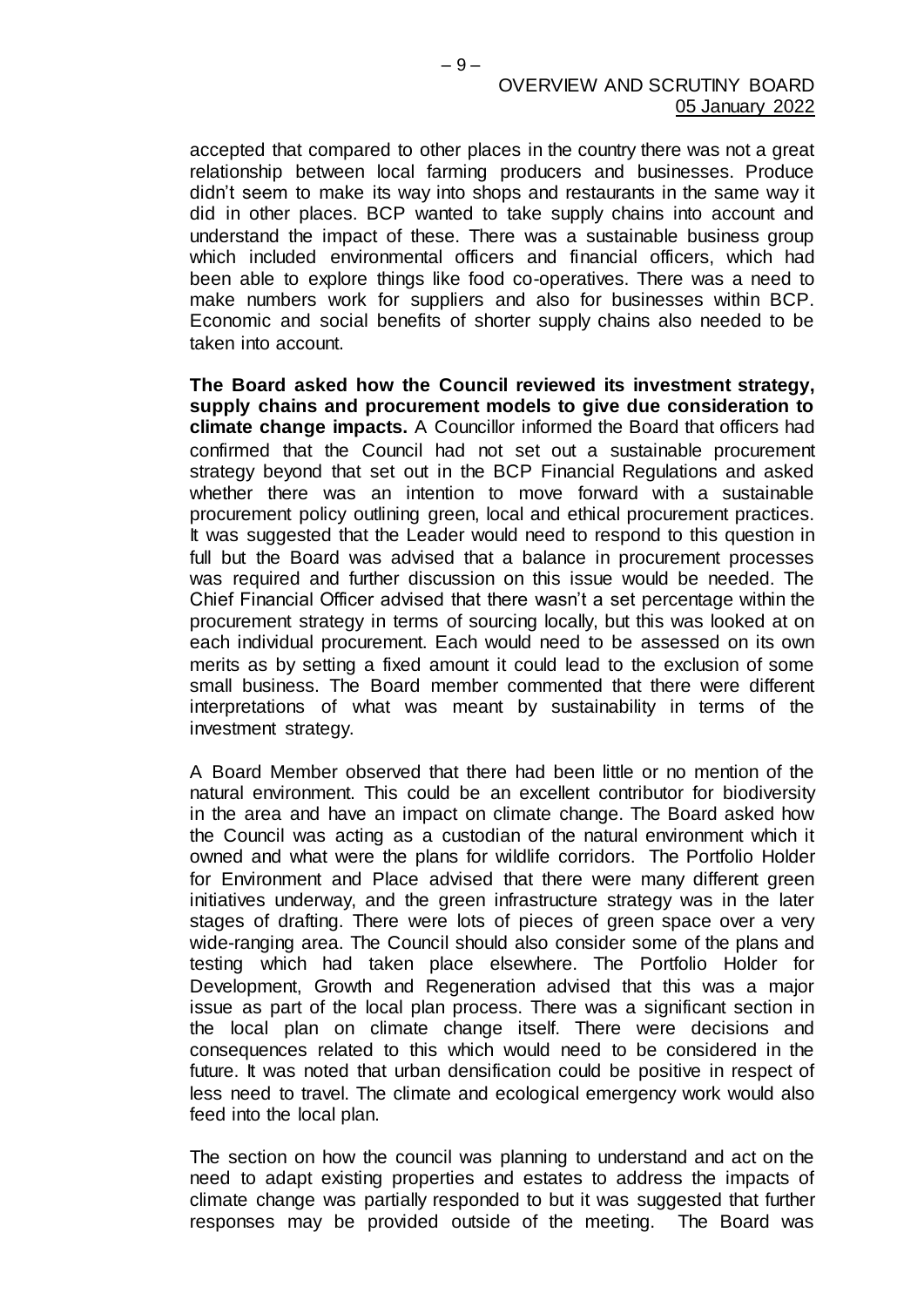advised that Poole Housing Partnership had undertaken an assessment of all housing stock to identify the carbon emissions and then identify what measures were needed to improve energy efficiency. There was a programme of work in place which would be fulfilled with the budget setting process, and it was understood that colleagues in Bournemouth were undertaking similar measures.

**The Board asked about whether there was a robust carbon literacy training programme in place.** There were already good programmes in place through the LGA and others, but the Council was working on a programme with the University. The Board asked how the Council was supporting and working with relevant private and civic actors in the area towards climate change mitigation adaption. Many councils had done really good work with citizens groups and direct engagement without having a citizens' assembly in place. The Portfolio Holder advised that they would be working with non-state actors through the Climate Leaders Group but that they were reluctant to include specific interest groups as sometimes their agenda was too specific as to where we want to be. There was also engagement with the public in terms of the action plan. It was agreed that all officers needed to be at a certain level of carbon literacy and how to train them was being considered. The Portfolio Holder advised that he would ask the Climate Strategic Lead to provide further information on this issue. A specific request was made that all Councillors should be included in carbon literacy training. It was noted that this was part of the induction programme for Councillors, but the Council would ensure everyone was fully informed.

**The Board asked what measures were being taken to ensure that health and social care systems would be resilient with the extra pressures they would come under due to climate change.** The Covid pandemic had thrown a spotlight on the health system and the aging population put further pressures on the care system. The UK Climate Change risk assessment identified climate change as one of the greatest risks to public health in the UK and one which would impact vulnerable people disproportionately. The Board asked how resilient the system was and how was it reacting locally to pressures. The Board was advised that the majority of care locally was delivered by external care providers which had their own plans to deal with continuity of care issues. The overriding issue was how rare occurrences that created disruption for a period of time were planned for. The Local Resilience Forum would be stood up to consider how to plan for appropriate disruptions. There were more frequent issues around storms or disruptions. The Local Resilience Forum adopted an emergency planning approach. In these circumstances providers would prioritise care calls.

The Council needed to work with hospitals on reducing air pollution and we all needed to consider the impact on the environment for any health choices which were made. The Portfolio Holder confirmed that he would expect to see health partners as key members of the Climate Action Leadership Board.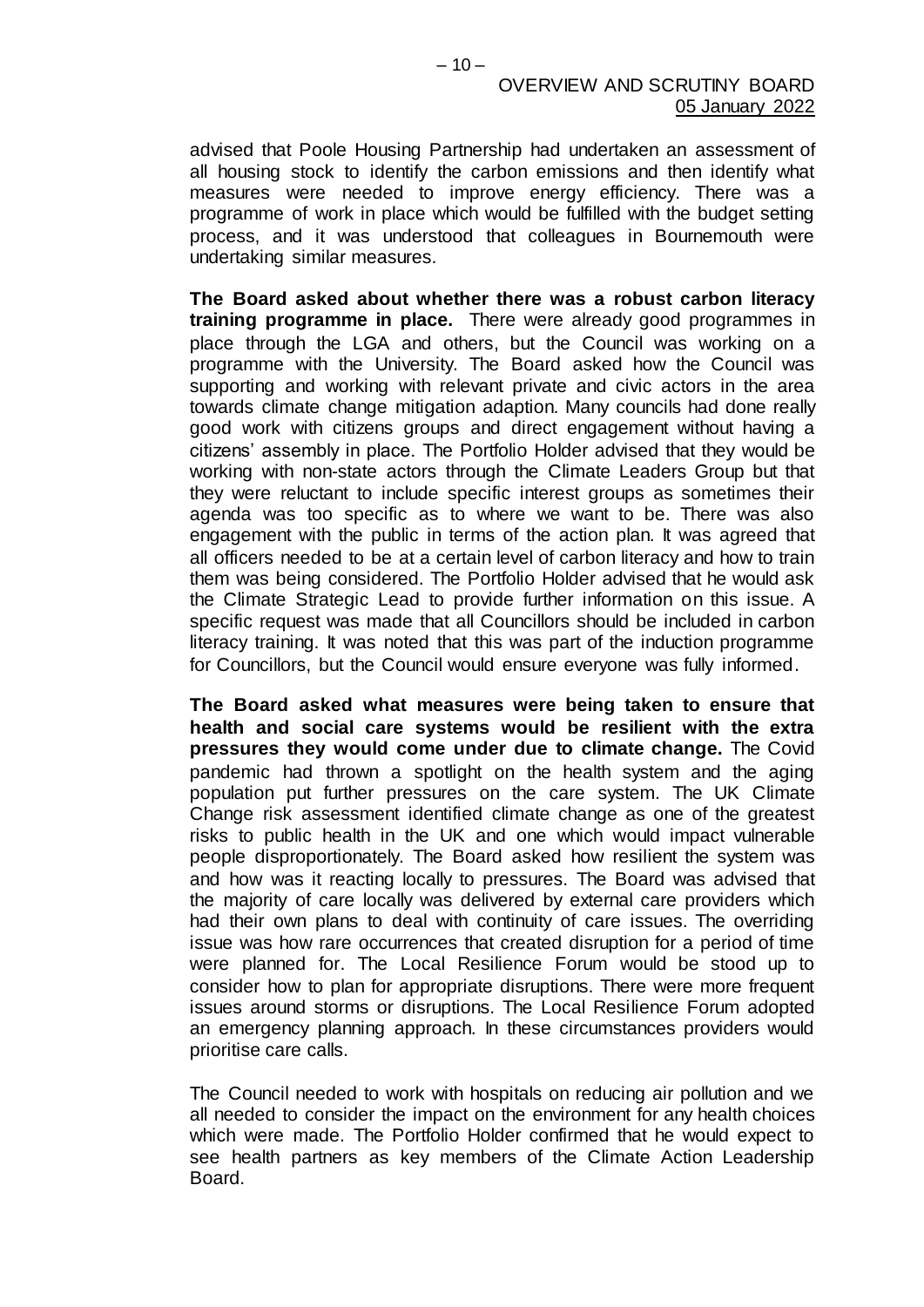Public Health Dorset was promoting a lot of the health inequalities work and Building control would be working closely with the hospital around their building projects.

A Board Member asked whether the Council had an opportunity to look at the providers resilience plans. At the start of the pandemic the Council asked all providers to review and update these and had looked at the plans for all 183 providers. These would be reviewed again in light of current changes.

**The Board asked how the council identified those who were most at risk from the impacts of climate change, and what was being done to assist the most vulnerable.** The Board questioned whether there was any broader work specifically around equalities and the wider climate plan; how the Council identified those who were most at risk from the impacts of climate change and what was being done to assist the most vulnerable. The Portfolio Holder trusted that the measures employed by the Equalities Board and reviews would identify those that would be most affected, both by the actions that were taken and also by the effects of climate change itself. As each decision came forward it would be accompanied by a DIA, which would take equality issues into account.

The Board Member advised that it was also wider than look that, looking at social, economic, financial and geographical impacts that effected different pockets of individuals or how communities might actually suffer with some of the effects. The Portfolio Holder was asked whether vulnerability plans had been or could be considered. The Portfolio Holder advised that he wasn't aware of this but would take it up with officers. The Portfolio Holder mentioned some of the policies which were being put into place which included LEAP scheme and an opportunity to provide insultation and other measures for those who were not on the highest incomes. The latest scheme had a limit of approximately £42k annual income. There was also a free assessment available if a home had an EPC rating of D or lower. It was thought that BCP was the first to be offering such a scheme. There was an opportunity for those who may not be financially struggling, a scheme open to more people to access an assessment. It was reported that at present 1400 households had accessed the LEAP scheme. It was suggested that this needed to be pushed out further. It was suggested that the scheme should also be open to people who were not financial struggling to pay for the service. It was noted that this measure was in place and there was a small incentive scheme for others as well.

The Board member asked about how the Council was engaging on this issue with those groups who did not normally have much of a voice, particularly young people and children, older voices and those from minority groups. The Portfolio Holder responded that the opportunity was open but perhaps there was more to be done to encourage engagement from these groups and this may need to be left to the experts to address.

The Chairman proposed that the final part of the meeting, the decisionmaking section, would be added to the agenda for the next meeting of the